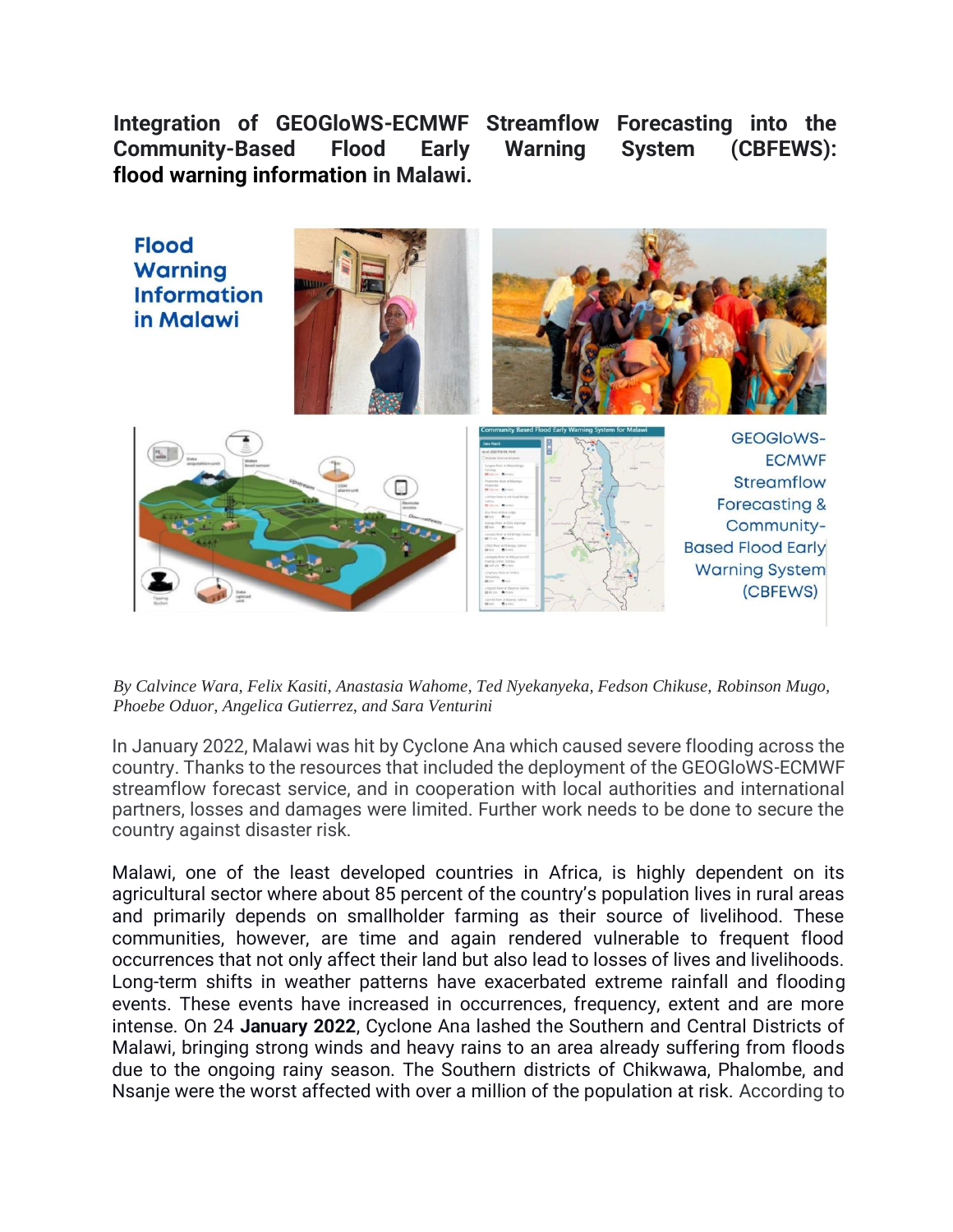the Government of Malawi, the Department of Disaster Management Affairs (DoDMA), about 37 people were reported dead, 22 missing and 158 injured as of 31 January. The flooding affected over 193,558 households and destroyed over 740 hectares of croplands hence pushing the already vulnerable communities into food insecurity in the coming months.

In response to the perennial climate shocks such as floods, the Regional Centre for Mapping of Resources for Development (RCMRD), with financial support from the United Nations Development Programme (UNDP), partnered with the International Centre for Integrated Mountain Development (ICIMOD); the Sustainable Eco Engineering Pvt. Ltd (SEE) of Nepal to support the Government of Malawi through DoDMA in establishing a satellite and telemetric Community-Based Flood Early Warning System (CBFEWS) in eight flood-prone districts in Malawi (Figure 1). The project aimed at supporting the government efforts on Scaling up the Use of Modernized Climate Information and Early Warning systems (M-CLIMES) launched in 2017, with support of the Green Climate Fund (GCF) through UNDP. The CBFEWS project targeted the flood-prone districts of Karonga, Rumphi, Nkhata-Bay, Nkhotakota, Salima, Dedza, Zomba, and Phalombe in Malawi. This project is part of the DoDMA initiative and responds to its mandate and efforts towards disaster risk reduction and building community resilience to climate shocks.

The project has been implemented in close collaboration with local institutions such as DoDMA, Department of Water Resources (DWR), the Department of Climate Change and Meteorological Services (DCCMS), and the Red Cross Society (MRCS) of Malawi. RCMRD established and operationalized the hybrid system using telemetric data from 21 rivers and the GEOGloWS-ECMWF streamflow forecast (bias-corrected) for the eight floodprone districts.

## http://malawi.cbfews.com/#

AfriGEO, which supports the regional implementation of the Group on Earth Observations (GEO) initiatives, has been engaging with the GEO Global Water Sustainability (GEOGloWS) that provides a global service on streamflow forecasts using global hydrometeorological models enabled by Earth Observation (EO) data. Conversations that had initially taken place had highlighted the need to improve global models with in situ data. This compensates for locations where there is no information, and enriches where local observations do exist. Through the SERVIR network, one of the GEOGloWS team members had done some training on the GEOGloWS-ECMWF streamflow forecasting service for staff of the SERVIR implementing partners at RCMRD and AGRHYMET. AfriGEO was able to connect the CBFEWS work being done by the RCMRD in Malawi and the GEOGloWS implementing team. This timely opportunity was a win-win to enhance the work that was being undertaken by the RCMRD team and GEOGloWS. This global to local integration has helped to improve lead time on early warning, making the community and the response teams better prepared for a forthcoming event. This reduces the effects of risk and also gives them time to position the necessary resources to support the local communities, such as was the case for the occurrence of Cyclone Ana.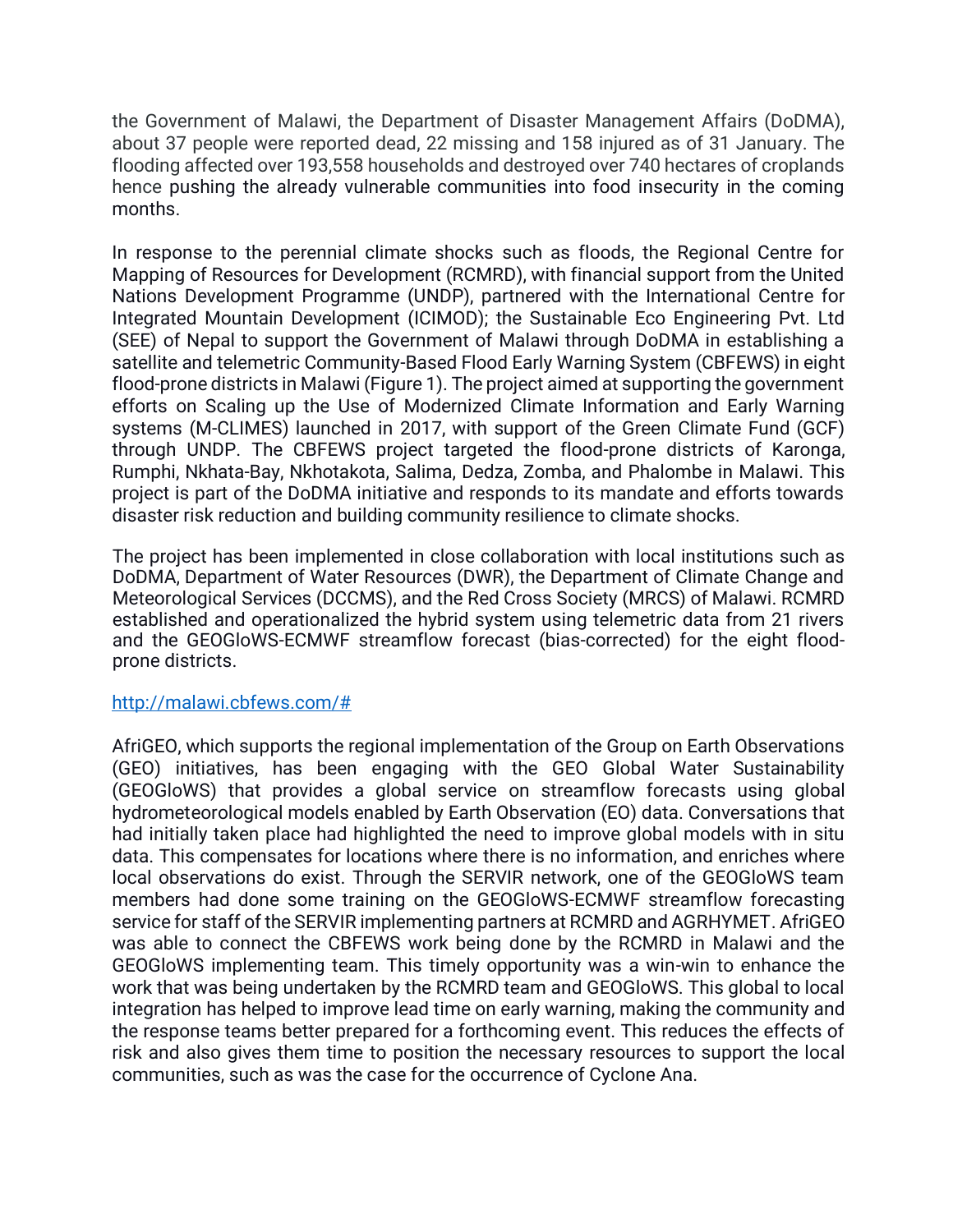The integrated CBFEWS system combines real-time data from telemetry sensors and forecasted data obtained from the GEOGloWS-ECMWF streamflow services to provide timely and reliable forecasts and flood warning information to the vulnerable communities across the eight flood-prone districts. Through an application programming interface (API), the CBFEWS system uses python scripts to automatically harvest the 15-day ensemble forecast data from the GEOGloWS-ECMWF Streamflow Services (https://geoglows.ecmwf.int/) into the CBFEWS system. Telemetric-based water level sensors, many installed in bridges and cross drainage structures with controlled sections in the upstream reaches of the river system, provide flood warning information via alarms and SMS to the downstream community with a lead time of at least 1 hour. The integration of telemetric data with the GEOGloWS-ECMWF Streamflow forecast service has increased the warning lead time from hours to days which enhances community preparedness and leads to early action that significantly reduces the flood disaster risks as demonstrated during Cyclone Ana. The global forecast also complements the telemetric sensor during downtime.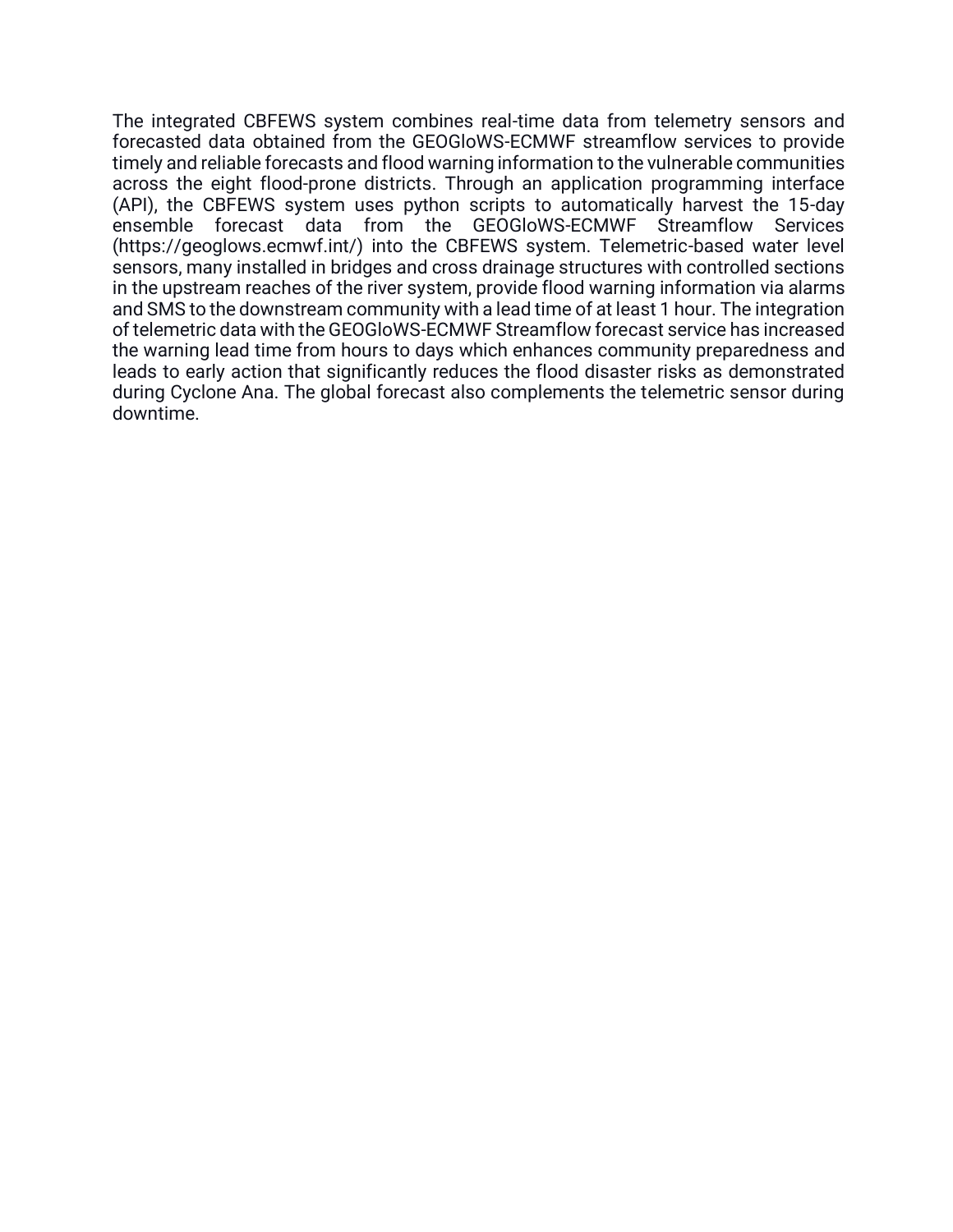

*Figure 1: CBFEWS issuing flooding warning on the 9th February 2022 in Songwe, River in Karonga District, Phalombe river in Phalombe districts, and Linthipe River in Salima District.*

The CBFEWS system automatically generates flood early warning information verified by the community member (Caretaker) based on pre-set thresholds and flood levels in the upstream and triggering loud alarm sirens installed within the downstream communities within the floodplain. The alarm siren is complemented with a bulk SMS distribution system that enables the community to take action that reduces their risk and vulnerability to flood disaster, saving lives, livelihood, and enhancing community preparedness. RCMRD and SEE have provided training in the use of the system to national and local stakeholders. The second training and capacity-building training to operationalize the system (Standard Operation Procedure (SoP) workshop) was conducted on January31 - February 4, 2022 in Salima, Malawi.

During the arrival of Cyclone Ana in January 2022 in the southern parts of Malawi, the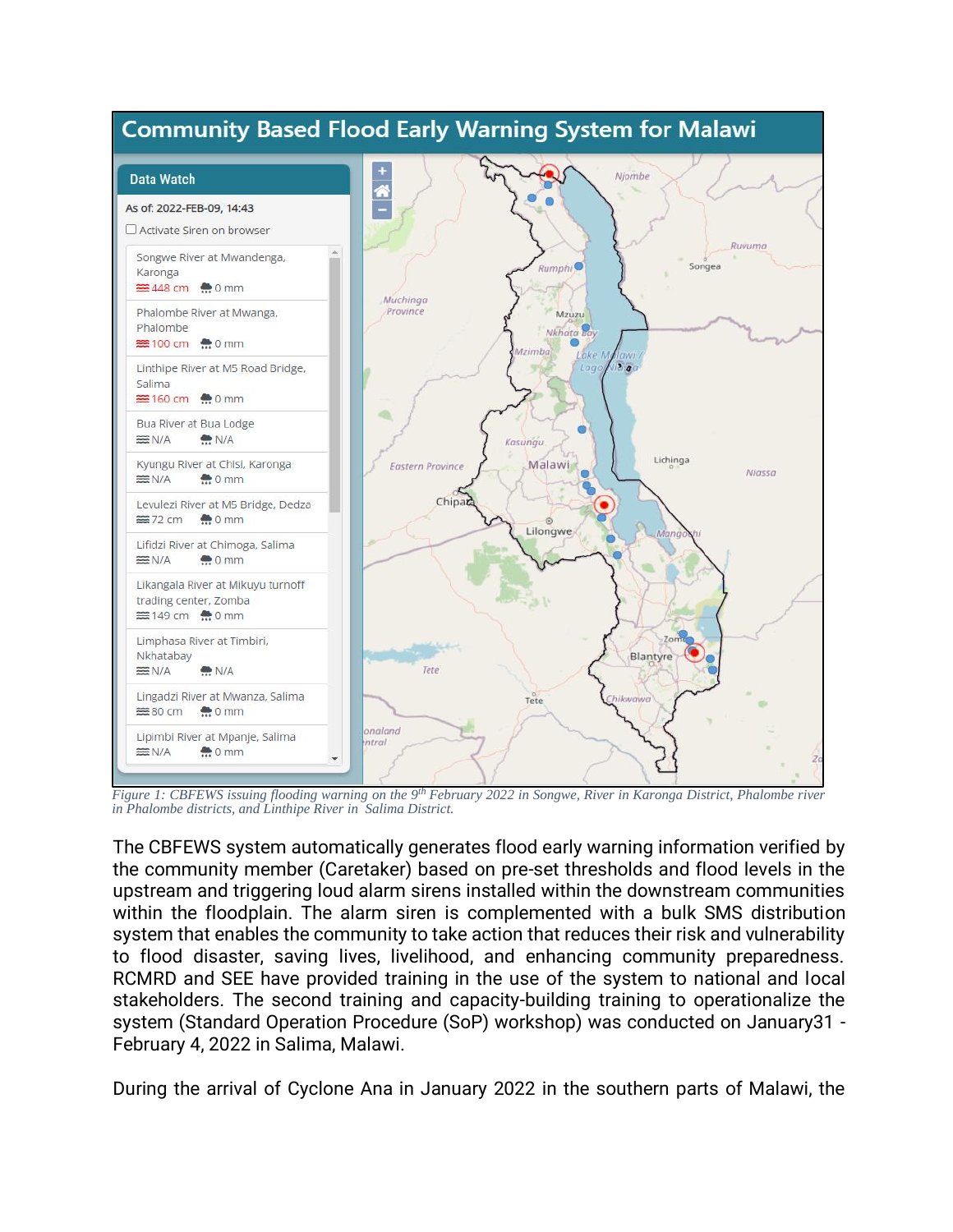integrated CBFEWS system captured the increase in water levels in real-time and forecast mode, elaborated in figures 2 and 3, respectively. As indicated in figure 3, the GEOGloWS-ECMWF forecast accurately predicted peak flows in the Phalombe river, which was also recorded by the water level sensors on the same day and forecasted by the GEOGloWS-ECMWF streamflow forecast. The national and district government authorities and the humanitarian organization, such as the Malawi Red Cross Society (MRCS), were simultaneously alerted via SMS and email for emergency response and coordination. According to the DoDMA, more than half of the country's 28 districts were affected by the floods. Malawi's government declared a national disaster in areas hit by Cyclone Ana and more than 40 emergency camps have been set up to deal with thousands of displaced



*Figure 2: Status Water level in Phalombe river passed the warning level for the warning that was issued 24 hours ago (24th January at 08:00am).*



*Figure 3: Phalombe River flooding events pick up by the satellite 6 days ago (19th January 2022) from GEOGloWS*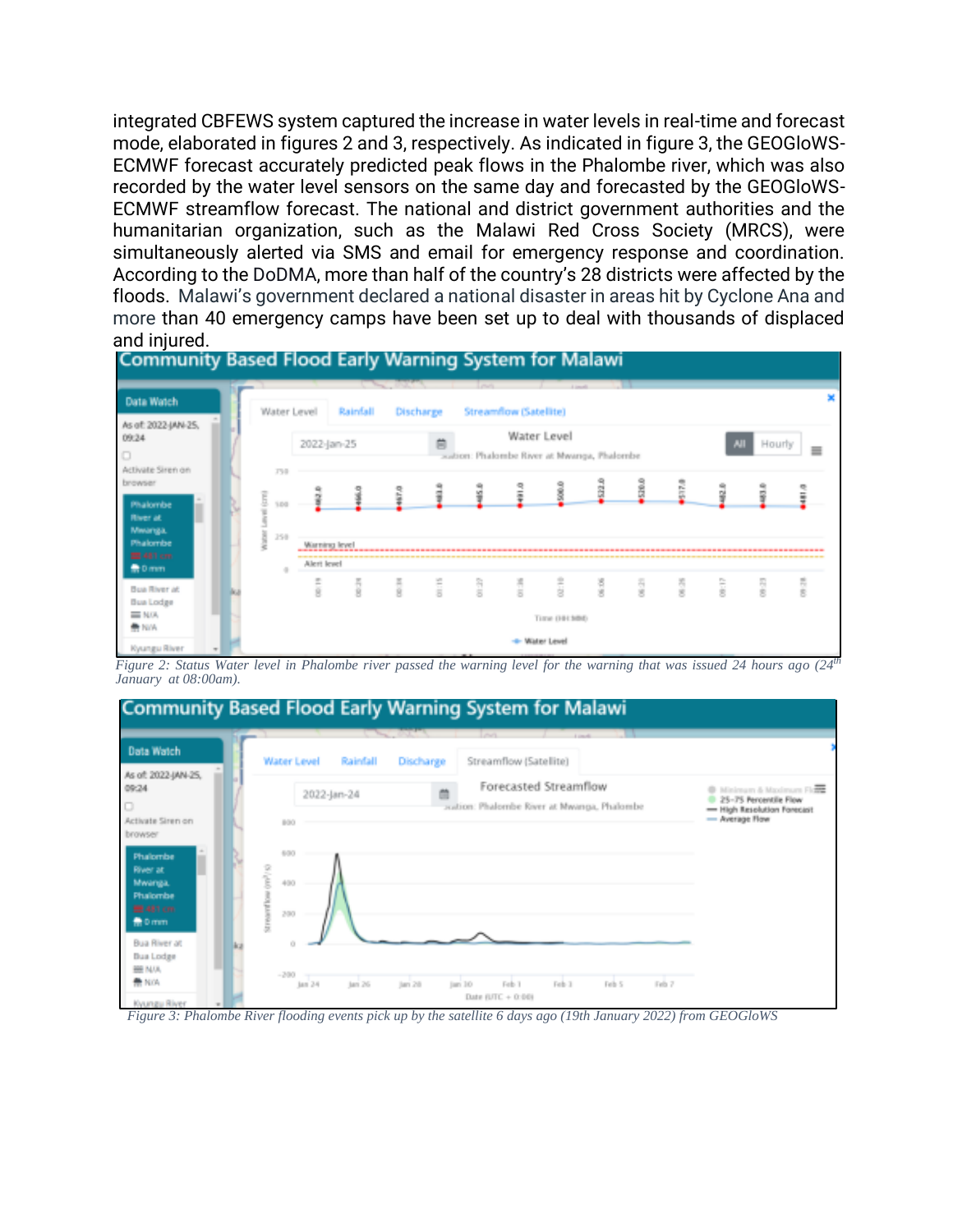

*Figure 4: Namphende River flooding events on 24th January pick up by the satellite 5 days ago (19th January 2022) from GEOGloWS*



*Figure 4: Working principle of the established CBFEWS instrumentation & layout.*

All the Data Acquisition (sensor installed in the river), Data Upload Unit (Installed at the Caretaker house) and Alarm Unit (Siren) installed within the most affected downstream communities are managed by the community members commonly referred to as Caretakers. The integrated CBFEWS system equally considered gender participation and involvement for the early warning generation and dissemination as means for building community resilience to disasters, with the potential to save lives and livelihoods. Women and marginalized gender groups face unique barriers in disaster risk reduction hence must be involved and streamlined into the CBFEWS system operations (Figure5 and 6).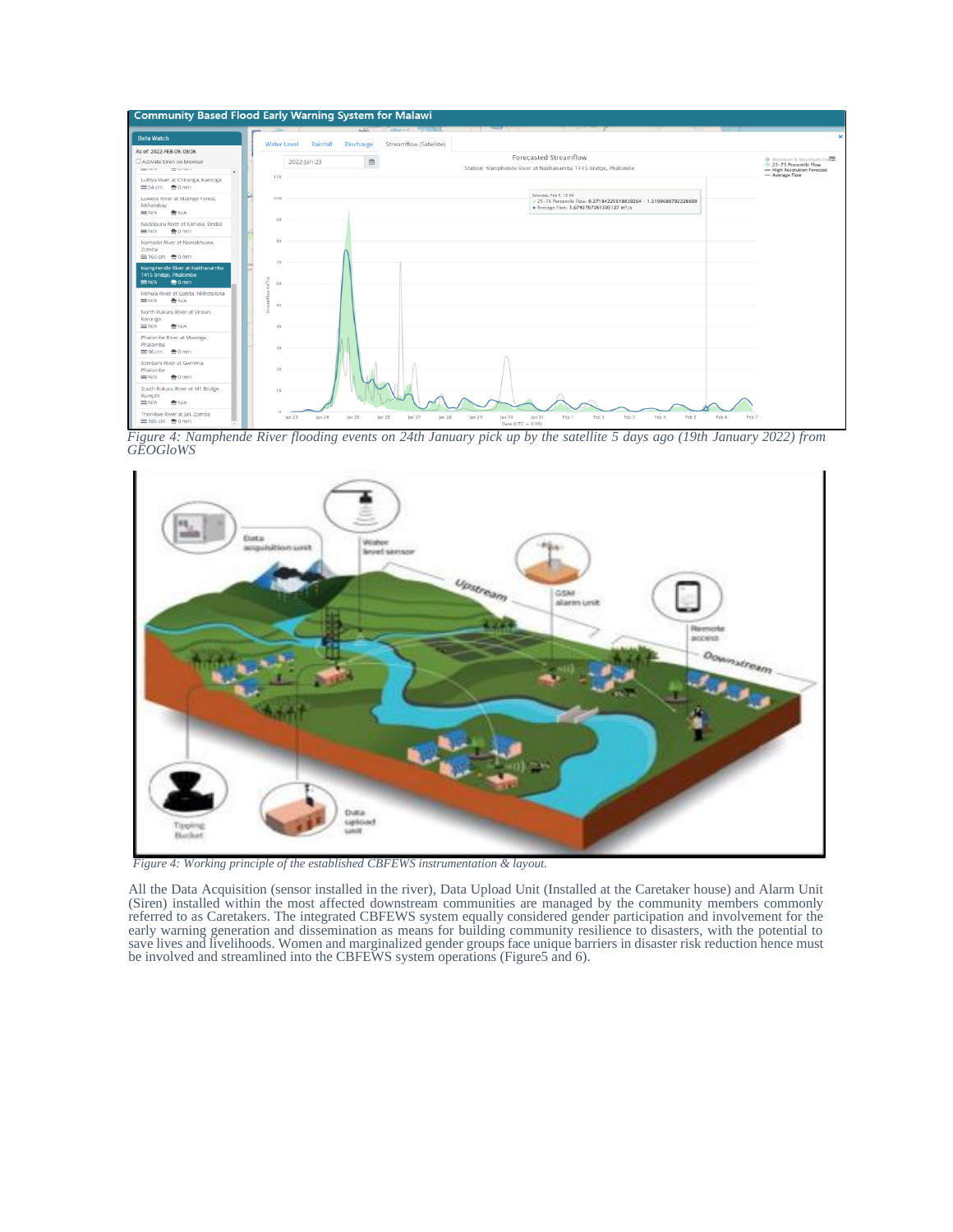

*Figure 5: Caretaker at Levulezi River Data Upload Unit (DU) in Dedza District*



*Figure 6: Caretaker at Linthipe River Data Upload Unit (DU) in Salima (L) and Lipimbi Alarm installation ® in Salima District*